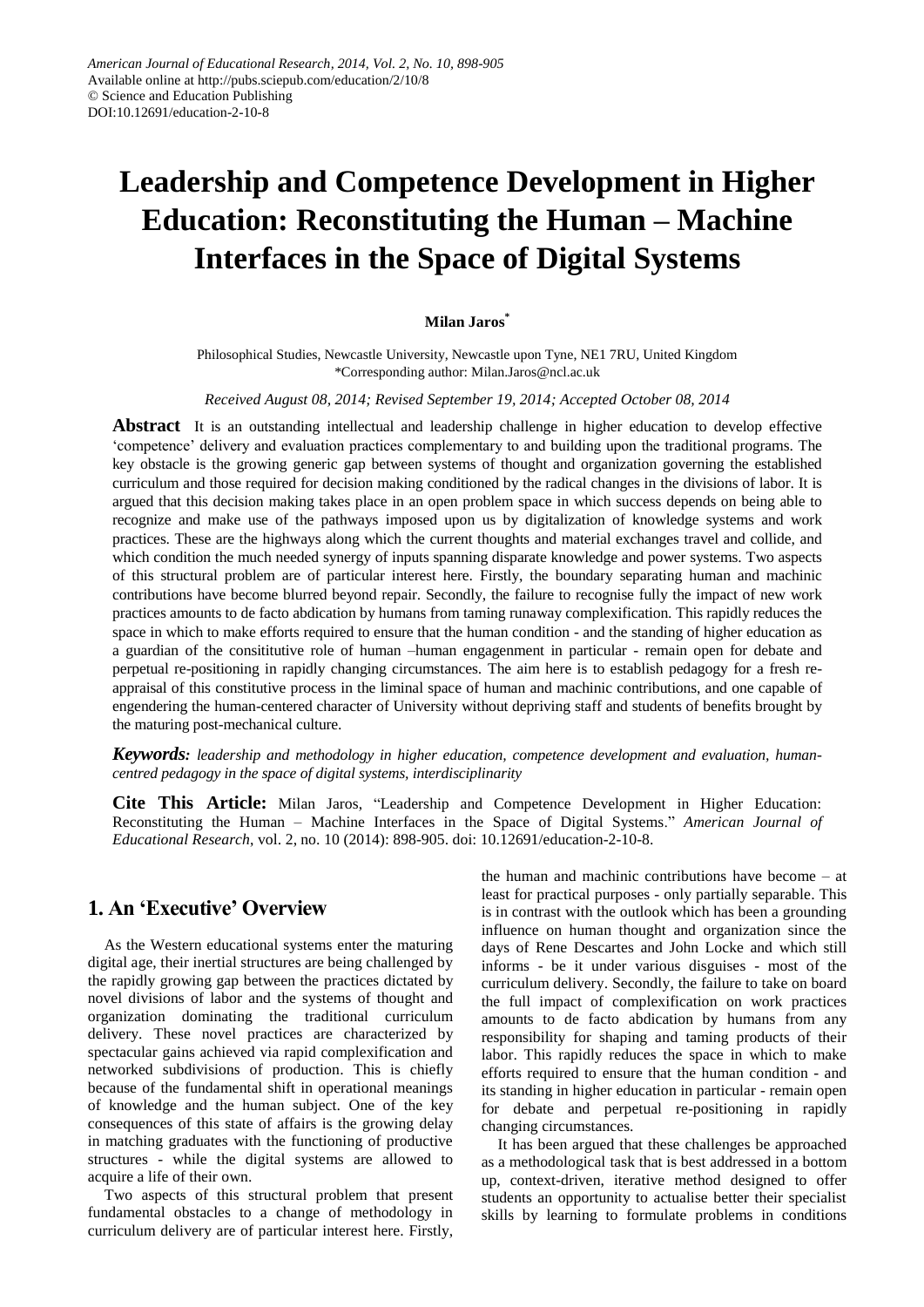which require them to interrogate and synergise disparate knowledge systems. Such structures are peculiar to the functioning of material production and human organisations of the maturing digital age. In this approach, the curriculum is structured as a project-based, contextconditioned, iterative learning process. The emphasis is on personal choice and responsibility for what is being done and for what purpose. It is to identify and nurture a personal portfolio of skills leading the student into a worthy employment niche. This is a way to bring about a shift from the prevailing top-down instruction and management strategies fenced off by subject boundaries to a bottom up, student-tutor centered, iterative learning process grounded in but reaching beyond the conventional academic subject. The 'outcome' and its 'value' are determined through the process of iterative interrogations of knowledge systems and digital structures, individuals and institutions fully acknowledged as relevant to the task in hand but never fully controlled by the interrogator. Both the learner and the tutor are "nudged away" from their specialist starting point by close encounters with the concrete (empirical) demands of the real world place and event coordinates. They seek iteratively competent choices leading to the desired 'product' which 'converged' to an outcome marked by the limits imposed by the continuous re-assessment of the assignment in the light of the work conditions. The methodological guidelines for implementing this procedure in a standard university environment and some of the results achieved have been presented elsewhere [\[1\].](#page-6-0)

Recent attempts at top-down reforms of higher education whether driven by left or right doctrinaire wills have been made largely ineffective by unintended outcomes. That is indeed what is expected if one recognizes to what extent the higher education domain resembles even on the modest of terms a complex social system [\[2,3\].](#page-6-1) The long overdue shift in Higher Education to smaller, semiindependent units, free to make rapid re-alignments and re-connections to human and non-human resources in order develop and implement effectively their missions, has in fact been much advanced in business and production structures! In University, any structural change - and competence development in particular - is likely to be best achieved gradually, by ways complementary to and building upon the traditional degree delivery. The initial moves might be incremental, step like, person to person interventions, "nudgingly" persuading [\[4\]](#page-6-2) individuals and interested groupings of the advantages the supplementary structures and their influence on reforming higher education at large bring to employment prospects and personal satisfaction. And, more significantly, to protecting and advancing the human-centered character of University, without depriving students and staff of active participation in the new technologies and social structures on which our prosperity depends!

## **2. From Yesterday to Today: What is there to Sustain?**

On the 14th of October 1806, Napoleon's army utterly defeated the Prussians at Jena. Within a few weeks the whole of the Prussian war machine, the jewel in the Prussian Crown, was destroyed. For Professor Georg Friedrich Hegel this meant that the achievements of the French Revolution were here to stay; it was the End of History, and he was the first to "know" it, he was the Last Man. As for the Prussian elite, they realized that this humiliation was not due to lack of resources, courage or bad luck; the French gunners seemed to be moving in a different space! No lesser mortal than Wilhelm von Humboldt was called upon to lead the spiritual renewal. Fichte and Schleiermacher were commissioned to submit proposals for a new University. Humboldt's report, in which he justified his decision to the Minister of State, has served in the course of the 19<sup>th</sup> century as a blueprint for University charters all over the Western world.

Humboldt went against Fichte and in favor of Schleiermacher's proposal. He wanted an institution that would pursue knowledge for its own sake. This institution of the modern future lives and renews itself according to its own inner principles and without reference to any external goal or control. The human project of Enlightenment was a project of liberation of humans from being subjected to an arbitrary power of another human being, from ignorance and caprices of nature. The philosophy of empirically grounded rationality born out of Galileo"s intervention under the motto "the book of nature is written in the language of mathematics" replaced Revelation with 'measure and quantify', with Kant's autonomous mind a la Newton. Galileo separated humans from things and reduced nature to an object to be mastered. Gone was Aristotle"s Cosmos as a purposeful, stable unity of things, humans and gods in which "knowledge" was obtained via revelation in a moment of holy madness. In modern epistemology of Kant"s Critiques, knowledge is only knowledge when it is universal and disinterested, grounded in the logical categories of pure reason applied to that which is thinkable and presentable. Only then does it legitimate itself as distinct from mere opinion and petty squabbles. Needles to add, it is was this autonomous mind that gave us not only the law of gravitation and the calculus, clean water and penicillin, but also the declaration of human rights and a vote! For Kant the right to be moral was to be autonomous; this autonomy was not a gift from kings or socialists but a transcendental right.

If there is anything to be "sustained", it is surely this notion of individual and collective freedom as Independence and Right. Our problem with this legacy today is that what we have come to regard, at least in principle, as the necessary condition for civilised life, can no longer be unconditionally legitimated in the way posited by the Founding Fathers. The space and time in which much of living and knowing is now acted out, 'actualised', are no longer reducible to Newtonian 'absolutes', the 'forms of perception' taken as a legitimate approximation by Kant – and, until very recently, be it in a variety of disguises, by most Western thinkers and doers! And for the best of reasons: it is this approximation that informed and assured in the course of the last five hundred years or so the brilliant choice of just *that level of complexity at which there are soluble problems in physical and social sciences*, and one on which even the 'digital machines' and 'rocket science' depend. However, it also a fact that in the course of the last two hundred years our 'experience of time and matter' has been branched and its energy channelled into many different 'levels of existence', e.g. 'molecular', 'viroid', 'genomic',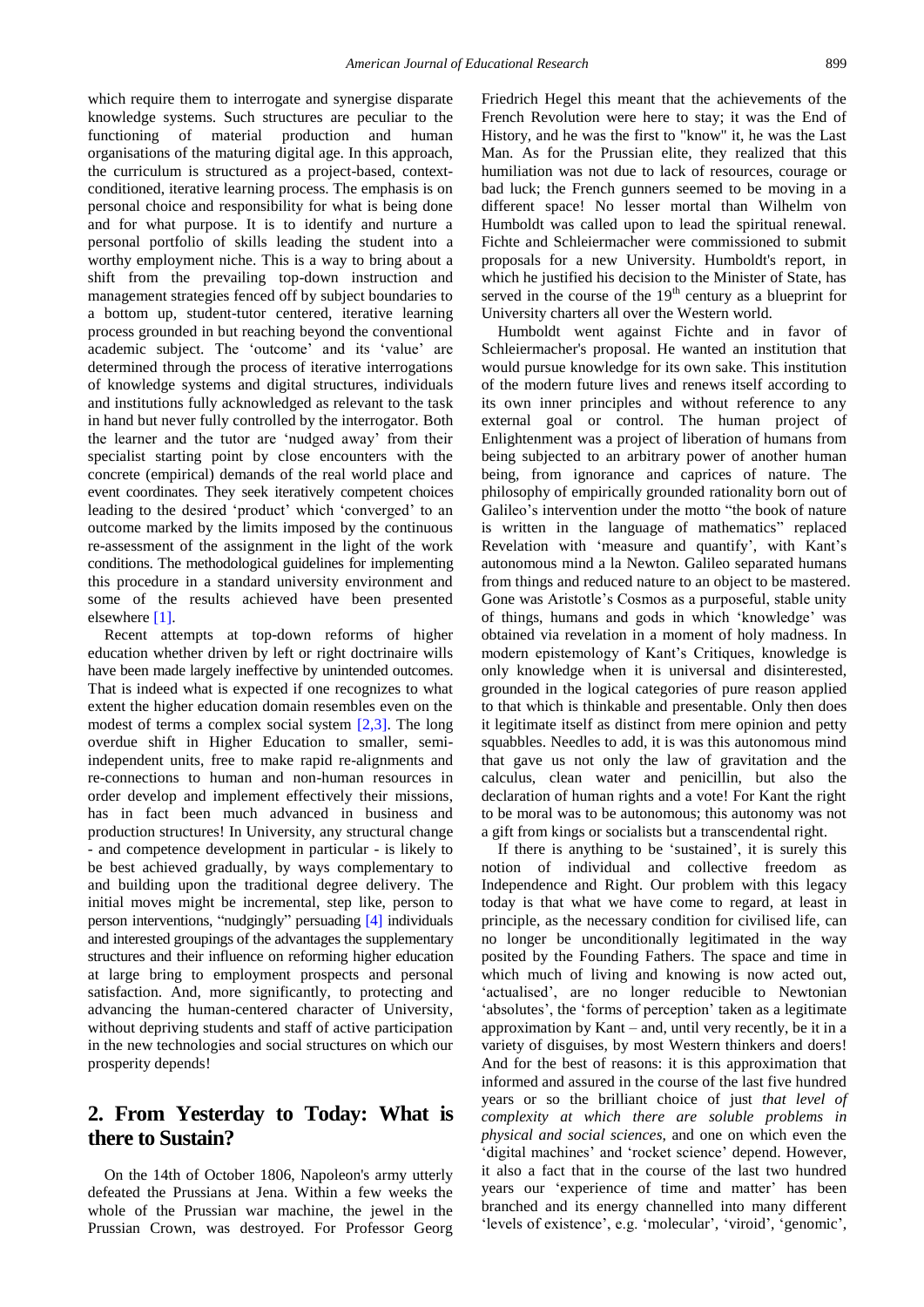'galactic', 'networked' etc. [\[5\]](#page-6-3) each with its own different - and often incommensurate with others - level of complexity, ever changing scales and units of performance, with its own 'metric'! In the eighteenth century, it was very reasonable to assume that Nature is a neutral referent. In the absence of microscopic and quantitative tools, in fact available to us only gradually in the course of the last hundred years, there was no empirical evidence to contradict that approximation as the model of the world. Since that time, humans have acquired the power to master natural forces and impose a multitude of body and mind-invasive structures upon them. Meanwhile, the density of human population and particularly of the interconnections among them has grown exponentially, with the social structures for enabling fair and smooth functioning of the industrial and governance power structures increasingly lagging behind. It is no longer just *that* we measure, quantify, and connect but *how*! Even if we were to accept without reservation the words of the Founding Fathers of modernity about rights and independence, we would still be compelled to re-negotiate the meaning of those ideas as we project them again and again upon the new layers of the broken Cosmos, on the fragmented reality of the runaway flow of objectified material exchanges and networked structures on which we nevertheless depend for survival! Without effective projections of the scientific and logical-linguistic (social) accounts of movements of life upon the "local" realities at the site of inquiry and experimentation, the inquiring mind would not be able to recognise the traces of invisible inscriptions left behind by "models of the world in action". If the 'truth', the power of these inscriptions that rules the world cannot be acted upon, it remains merely formal, unmatched to where and at what communicable level it is human - experienced, where it comes into being, where its energy rises and decays.

#### **3. The Great Reversal**

In his much quoted Report on Knowledge (prepared in the late 1970s), J-F. Lyotard  $\overline{6}$  takes up the story of Humboldt's report and goes on to contrast it with the coming reversal. Although Lyotard's book was savaged at the time as unjustifiably alarmist, to a practicing academic of today his picture of the reversal of Humboldt"s ideas and of the forthcoming shift in the human condition must appear quite modest. Certainly when judged on the scale of the current state of affairs!

There has been since the 1980s much lament from all quarters – and in educational contexts in particular - about the shift from institutional and individual autonomy, from guarantees of independent disinterested inquiry, and to mindless league tables driven by money making, by 'inflation' of boutique topics in syllabus, and by administrative measures to please the student-customer and the Paymaster Establishment alike. No wonder that many share concerns like those expressed by Professor Standish [\[7\]](#page-6-5) who spoke against "tranquilized acquiescence in surveillance and accountability" and "technicist managerialism with its presumption of transparency and control". In the same volume Skillen opened his article with "The politics and pedagogy of schooling are becoming more authoritarian, coercive and utilitarian. Reactionary ideologies dressed and patched up with new managerialism already moribund in the market place..."(ibid. p.375).

Such laments have been overtaken by events; the direction of change so ably announced by Lyotard's study has now been well established, and his predictions of a reversal in fact greatly exceeded by the waves of privatisation, by wholesale commodification of scientific and social research and their role in constituting the Common which is now chiefly a rich source of rent [\[8\].](#page-6-6) The Crash of 2008, far from taming the runaway complexification and bringing about a correction, has in fact greatly strengthened the very forces that had led to it [\[9\].](#page-6-7) Since many in the post 1980 generation owe their career advancement to promoting the status quo established in the course of the last three decades, there is little chance of bridging the gaps discussed in the above paragraphs by a radical top-down reform.

# **4. Developing Competence: What is being done?**

In February 2011, a consortium of educationalists from leading German universities organised in central Berlin a symposium on modelling and measurement of competences in higher education [\[10\].](#page-6-8) Its purpose was to launch a new research project, well supported by the Federal government of Germany and by a number of industrial and business organisations. It was to initiate and provide guidelines for what can be described as a structural shift in the attitude to the notion of professional competence expected from graduates in the maturing "digital age". A number of distinguished speakers, from the United States, Australia, and Germany - to name just the best represented countries were invited to review the state of the art in this field. The first striking feature of those presentations was that most of those who had "punchy things to say" about work on competence development were not currently practicing in a recognisable university department (e.g. of physics, history, etc.) or in a leadership position. However, most had served in such positions previously, often at a very senior level. They were currently heading a private or public organisation or team – funded, for example, by American Federal Sponsors, by large American industrial and business corporations, and also by some international educational organisations. The main thrust of their programmes was in essence to develop computer software for delivery and examination of selected specialist themes, with a view to prepare the candidate - who would have typically reached the last stage of a specialist degree programme – for facing the task of making decisions in an open problem space such as that one encounters in the "real life" situation (e.g. to build a road, an airport, to set up a trading node, etc.). Naturally, in a way such sponsors thought best; the key incentive for governmental and corporate intervention was their sense of urgency in ensuring that graduates are better prepared for the new conditions in which they have to function. Although there was little or no attempt to go much beyond a somewhat broader notion of any given speciality, there was a conscious effort to prepare and to test the candidates in problem formulation; that is what invariably happens when "the solution" they were trained to master is only one of the necessary but not a sufficient condition for making progress.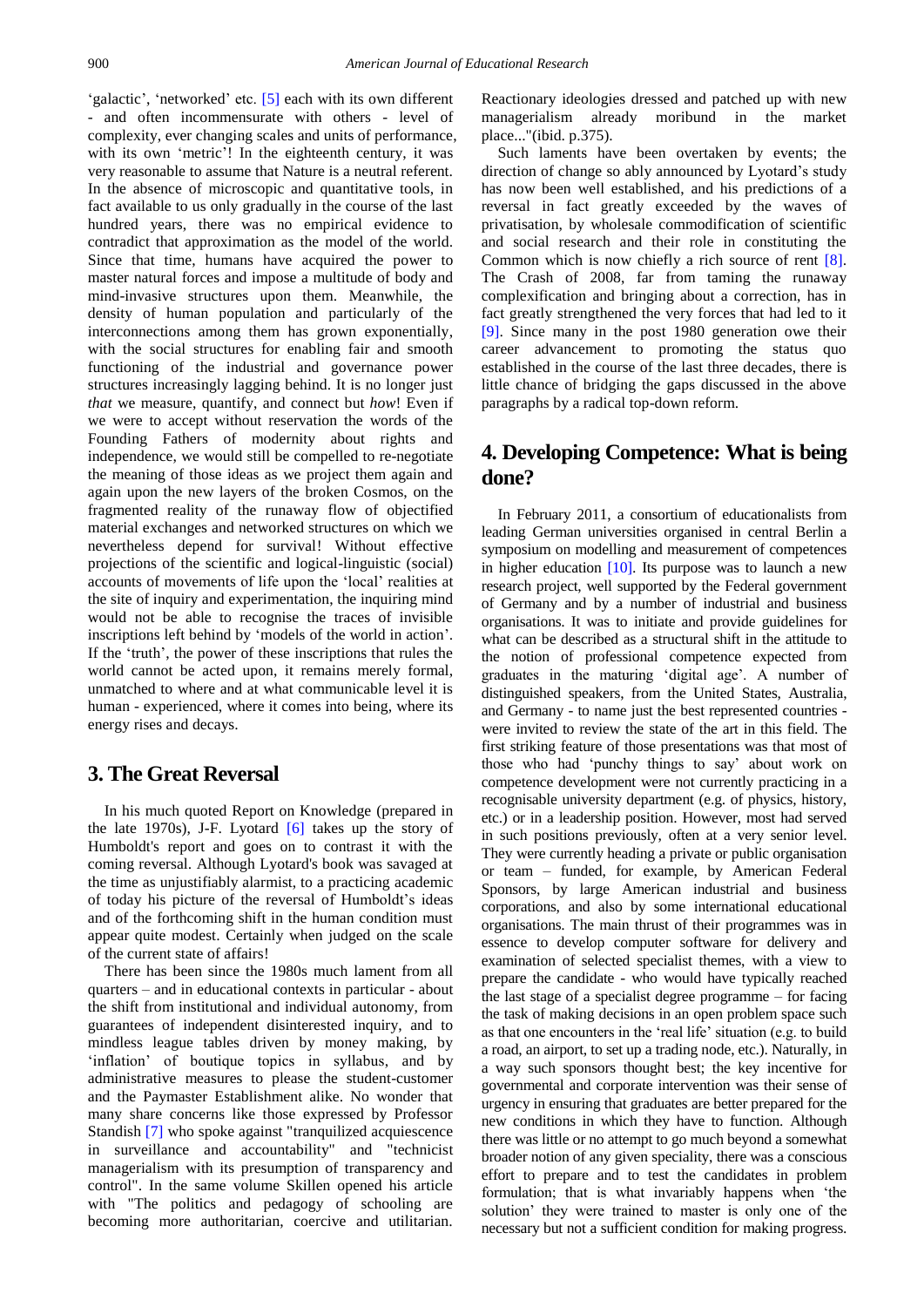In spite of this, the speakers lamented, when they offered their wares to existing specialist programmes, they were almost always turned down by the professoriate.

In his keynote address at this meeting, Professor Richard Shavelson presented an accomplished state of the art study of competence modeling and measurement. He started from the premise, shared by other authors, that "…competence is a…complex ability…that… (is) closely related to performance in real-life situations" [\[11\].](#page-6-9) When the gloves are off  $[1]$ , it is simply that which enables the learner to interrogate and synergize [\[12\]](#page-6-10) disparate knowledge systems we never fully understand and control but on whose success we depend  $[13,14,15]$ . Whereas benchmarking of specialist skills has been much studied, even the concept of competence - and particularly the methodology capable of gradually integrating it with and bringing about the relevant changes in the existing educational structures - presents a "methodological challenge" in what is a "widely neglected research field" [\[16\].](#page-7-0) The problem itself is not unknown or lacking in official recognition even among the high echelons of the Establishment. The former vice-chancellor of Leeds University, knighted for his services to the British Establishment, cried that a "sea change is needed" [\[17\].](#page-7-1) Alas! "Is the higher education bubble about to pop?" "…the dark hordes of forgotten students who leave the university as Napoleon's army left Russia, uninspired by their courses, wounded in many cases by what they experience as their own failures, weighed down by their debts…" – thus spoke the distinguished reviewer of six monographs on American Higher Education [\[18\].](#page-7-2) In another review, Professor Alan Ryan took the reader through a book by Howard Gardner [\[19\]](#page-7-3) - a rare philosophy and history rich analysis of the present status quo including the fallible Wikipedia, instant gratification syndromes, but also expressions of his faith in the survival of "elementary goodness" in young people! The most recent testimony, a film called Ivory Tower, is even more outspoken - as is the review welcoming the work under the title "The Hi-Tech Mess of Higher Education" [\[20\].](#page-7-4)

What is of interest here is that the reviewers and indeed their authors rarely moved beyond critique of critique, warnings and concerns – chiefly about how to protect the youths from the products of the digital age! No sign of reforms creating space for a genuinely contemporary social contract - and one in which robots and other machinic systems are no longer treated as if they were another more or less desirable version of telephone landlines! The authors chosen for the above sample of opinion seem to be no exception! It is astonishing that the common factor, indeed the most noticeable concern of all fifty thinkers selected to represent educational thought in the  $20<sup>th</sup>$ century by Professor Palmer, a senior educationalist and academic [\[21\]](#page-7-5) - in spite of covering just about all possible permutations of the few variables offered by this discourse - is again their determination to protect the new generation from anything that the new divisions of labor, and the digital technologies and structures driving them in particular, may impose upon them. There are no or very weak proposals for a structural change that would spell out and promote practices enabling the society to develop a new, stable and sustainable concord between the machinic systems humans create and the human purposes to which they should serve.

Undergraduate syllabuses as well as governmental pronouncements always imply the existence of some law like solutions and truths, to justify, say, money printing or forbidding air hostesses to wear a cross! This is in spite of glaring demonstrations of the irrelevance of top-down control such as the Crash of 2008 (see, for example, the analysis offered in refs. 9,  $14$ ,  $15$ ) – not to speak of the familiar failures of the n-th educational or health service reform - in Britain and elsewhere! The "soluble" tasks on the syllabus of today can be more profitably learned and exercised with the help of interactive software by now well prepared by professionals from leading Institutions. The above mentioned iterative, bottom up procedure enabling recognition and parameterisation of the task taken out of the laboratory or lecture room, the problem contextualisation and re-formulation, always requires a new kind of understanding and clarification. It is not only to facilitate better technical choices; after delegating technicalities to computer resources, the "instruction" becomes almost entirely grounded in collegial interchanges, to a fresh source of active nourishment of critical and consensual human practices via person to person contacts. Experience shows that the increased cost of tutorial time is more than compensated for by the staff time saved thanks to improved student motivation and by the delivery of lectures and routine testing via interactive software. This offers an opportunity for developing a new, truly "contemporary" role for tutor-learner interactions, and more relevant pathways of influence bypassing the box ticking boards - at least in the first instance – as well as impacting inconspicuously on organisational changes in University. Furthermore, it acts as a powerful agent in assuring perpetual re-positioning and re-negotiation of the ever changing "human content" of inquiry.

#### **5. The Gaps to Bridge**

Although for some time now front line research has depended for its success on effective synergy among the team who bring in a great variety of expert knowledge and contacts, the university politics stands on at least paper autonomy of its subject based departments. This amounts to academic feudalism, with jealously guarded territories and their boundaries. For what is at stake are jobs and promotions. Apart from notable exceptions, the methodologies and the structure of curriculum delivery are further handicapped by the box ticking managerialism anxious to live up to the persisting glow from the golden age of identity politics designed to close off any channels or even "words" that might be "challenging". Apart from notable exceptions, anybody mentioning open ended-ness, be it in knowledge acquisition or management – not to speak of multi-disciplinarity, is a charlatan, "anything goes" post-modernist, or just a persona non grata.

The computerisation of curriculum delivery and performance evaluation, particularly when structured and managed by bodies partly or entirely external to university, at least in principle presents a deadly threat to the most treasured values and customs of academia, to the personal power, influence and status of the professoriate, to the control over the syllabus content, and a monopoly in personal access to students. For the syllabus is almost always dominated by the ethos - if not the letter - of the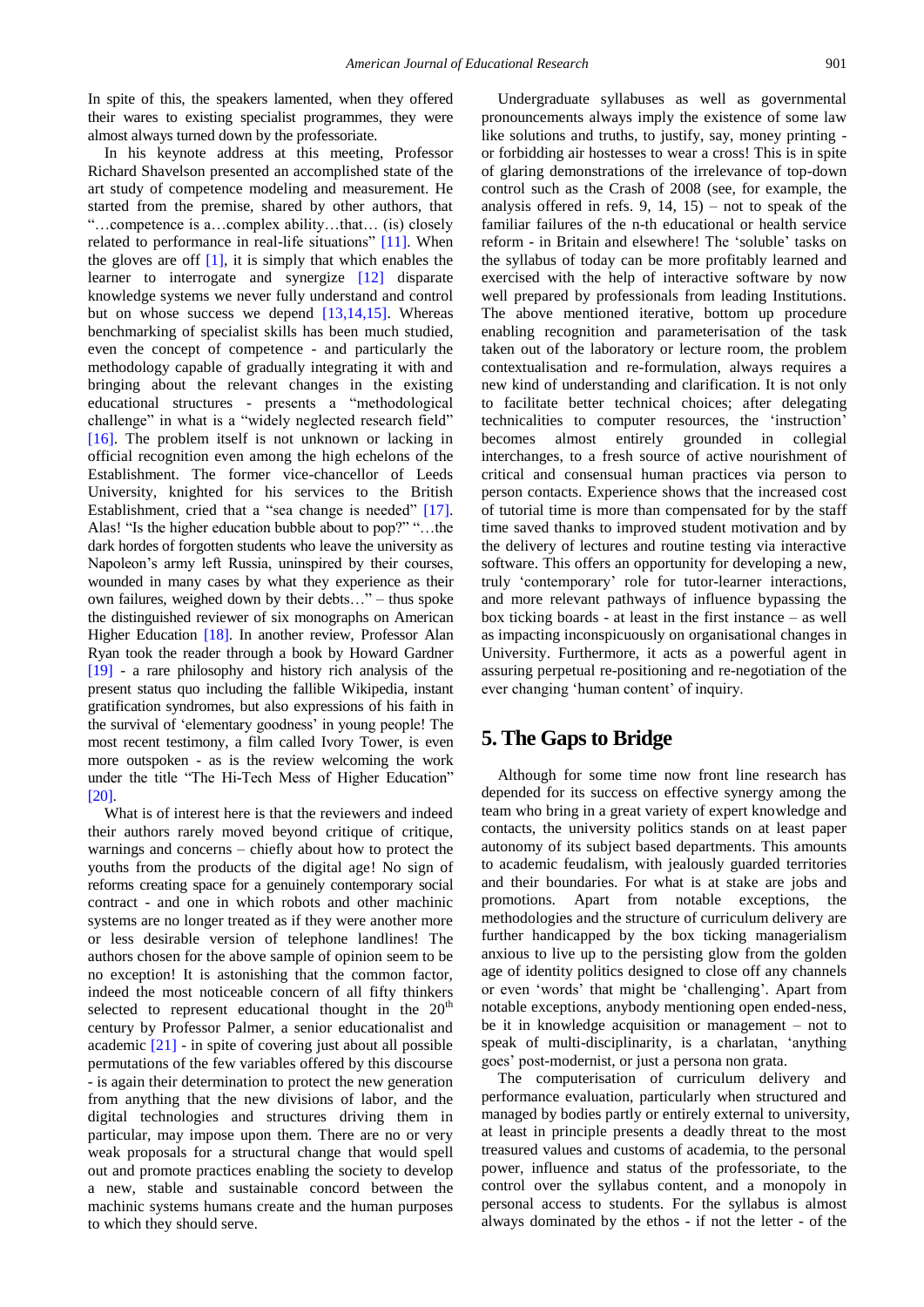101 problems (solutions) constituting this or that specialist degree. The solutions delivered and examined there are "clear and distinct" because they are a product of years of selections, simplifications, and brilliant conceptual manipulations of physical and social reality. The methodologies and the vocabulary that inform the delivery of such pre-packaged solutions are, again apart from a few notable exceptions, hostile to, indeed incompatible with any 'open decision spaces' which can only be dealt with by compromises required for matching the real world demands of different levels of competing complexity. For these demands lead to lines of inquiry crossing the discipline boundaries and encountering interplay of human and machinic contributions and structures.

This professorial hostility is far from being just a frivolous caprice. For it draws on the deepest and most cherished instincts of academics. For many, University as we know it still is one of the last surviving institutions - be it only just – capable of defending the Common, the public space without which human rights, free will, freedom of speech etc. lose any meaning. With almost all structures of University having been more or less lost to the merchants of 'neo-liberal post-modernity', the autonomy of the academic subject which in practice rests in its Departmental territory appears to be the last bastion to defend. Rightly or wrongly, in the present climate any attempt to open its walls without very credible safeguards - no matter how worthy the motive – is bound to be seen as a threat to replace the human centred character of University with an externally imposed machinic structure controlled chiefly by ephemeral interests of money making.

## **6. And Now How it Happens: Of Stones, Animals, Human Beings… and Angels?**

The quest for effective delivery and measurement of competence to make decisions in conditions dictated by the networked, multi-dimensional reality of today raises a broad range of conceptual and leadership questions. Some of these are being addressed in a variety of ways [\[22\].](#page-7-6) What is of interest here is the methodological gap between the competence the productive structures of society need and the way of thinking that informs the mainstream curriculum delivery. It is, significantly, also the gap separating the undergraduate and state of the art research and production practices. For the latter require, in addition to a specialist background, the skills in problem formulation and synergy reaching well outside departmental boundaries – and without attempting to become a walking encyclopaedia!

The problem of bridging this gap is certainly not new. Since about hundred years ago, thinkers in all domains of human endeavour have been looking for a way of living up to the new relations between humans and products of their work bearing the signature of rapidly changing divisions of labor. In the course of this effort, a creative space was born for developing a generic methodological shift, away from the anthropomorphic Hegelian History and towards a more polyphonic, "genealogical" thinking free to cross the boundaries of what had been until then regarded as autonomous spheres of human endeavour, e.g. art and science. The flavour of this process is perhaps captured metaphorically in the title of this section, borrowed from Walter Benjamin"s work, and more so in his pioneering Arcades Projec[t \[23\]](#page-7-7) (for comments amplifying the meaning of this title, and explaining the key methodological themes of Benjamin"s intervention (see Buck-Morss" monograph [\[24\]](#page-7-8) or a more recent one of Hanssen [\[25\]\)](#page-7-9) which has been an inspiration for this (e.g. [\[26\]\)](#page-7-10) and many other research programs.

Once it became established, in the first decades of the  $20<sup>th</sup>$ century, that there is no eternal, "static" universe and a priori truths, the concept of Universal History as a necessary movement of the self-understanding of the collective mind or Spirit became just another brilliant archival document. It left a methodological void. For that to be filled, a radical departure was found by thinkers like Benjamin in a U-turn, in replacing the top down, speculative, doctrinaire approach with a proto-empirical genealogy. This is the way an archaeologist works when uncovering a site suspected to contain a buried city, by taking a layer after layer of materials and laying them down for recoding, as if without any preconceived idea as to what they "mean". It is only later that a discourse is initiated and lines are drawn through the layers to make connections between related bits of pottery or bones, and links to larger views are made. While the data is there to ensure that it is not "anything goes", the process is always already open to iterative re-formulation of the problem, and to optimum contextualisation of the final outcome and its limits of applicability.

Benjamin's Arcades Project, and particularly some of its chapters or Konvolutes, is really a master class - be it only half-finished - of how to develop an alternative notion of history via an archaeological-genealogical method. It is a sequence of exploratory moves, a journey which constitutes the place in terms of the process of journeying through it. It is grounded in perpetual openness to re-definition and renegotiation of the (local) terms in question and their limits. To create and maintain this openness - even in the face of a catastrophe - seems to be *the* necessary condition for sustaining a functional notion of sustainability, and definitely the core of any functional meaning of "sustainable development'. For that which is to be sustained is always a function of time and place  $[27]$ , while the need for sustaining the openness guaranteeing the possibility of sustainable development is a fundamental constant! And since here its focus has been moved away from Kant"s (phenomenologist's, social constructivist's, conceptual artist's, and many others) abstractions to the human, bodily site of experimentation, it is one that, significantly, offers a prospect for developing a new, up to date concord between humans and the elaborate machinic and 'virtual' structures they had been creating and that threaten to dominate them.

For the genealogical process such as that advocated here to begin to make any difference, it is essential - before embarking on any culture wars with masters of the Academia - to clear the mines left in the playing field by the conquerors. It is, first of all, to begin to understand and know how to undermine and render harmless the hidden and visible barriers cast into the daily praxis of higher education in terms of what is often termed as "Cartesian opposites". For the most fundamental of these obstacles is the hierarchical structure that such 'absolute' divisions impose, such as those between the human and non-human, soul and body, yes and no, right and wrong, male and female, art and science, being and non-being, etc. It is not to ignore such differences but not to confuse them with legitimation of territorial 'hierarchies'.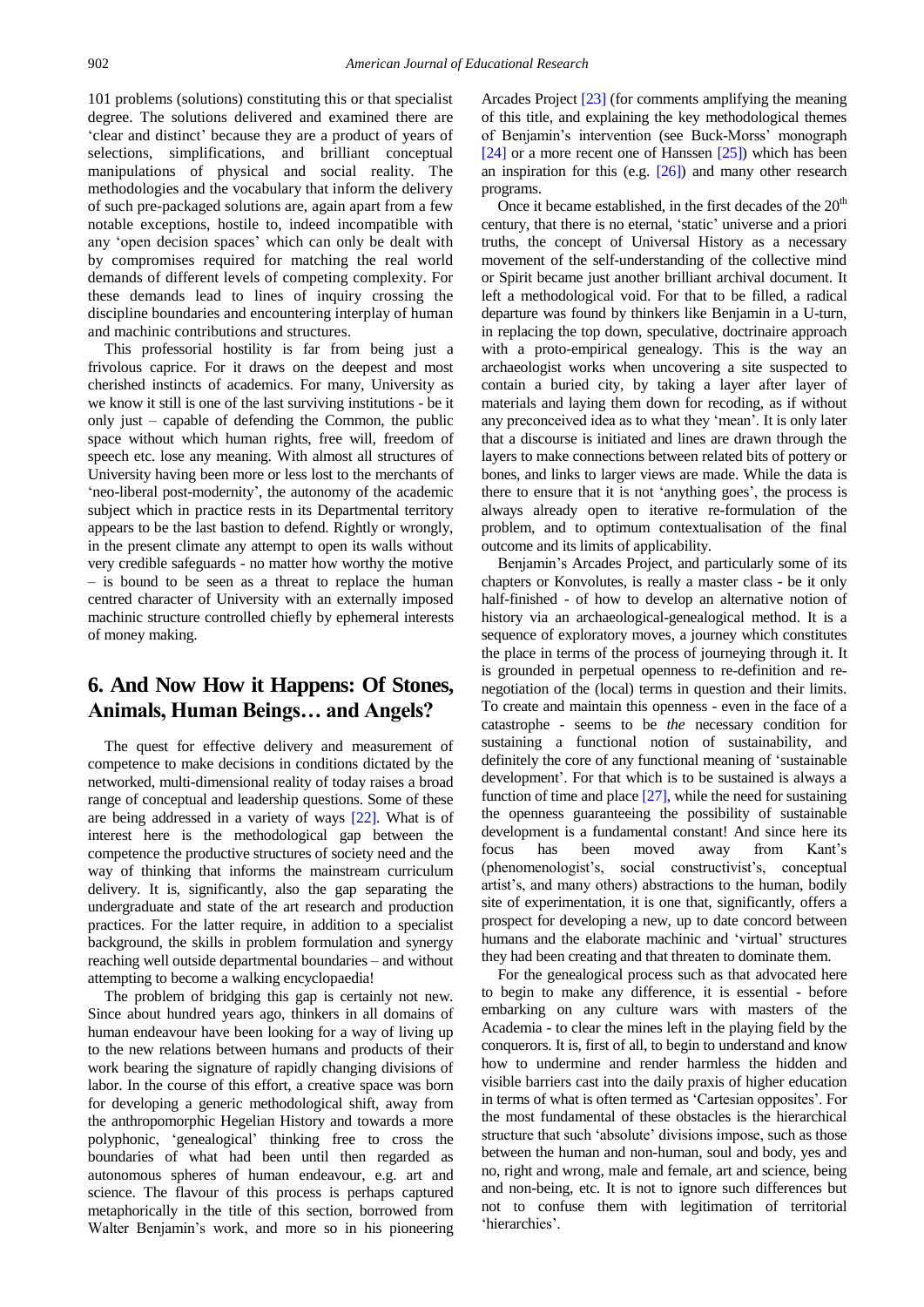The principle of 'disinterested enquiry' - by the human mind, separated, at least for the purposes of that inquiry, from its body and from the world of autonomous objects to be investigated, measured and quantified - has led to brilliant discoveries of "soluble problems" in physical and social sciences resulting in an unprecedented growth of knowledge and its application, "technology". The key moment of this process has been the separation of pure and practical reason, of knowledge generation from knowledge transmission and application. The price was the removal of any serious limits from what was produced by this Newtonian reason. Only a madman opposes the Rational Truth in action! In Kant's day, it was surely a liberating move. Certainly, Nature could still be to a good approximation regarded as a neutral referent, something out there, since science remained cloistered off in monkish quarters. Indeed, for Newton physics was still a celebration of the glory of God's creation. Of course, by now the conquest of Nature by human interventions is much advanced and has much invaded the social and bodily structures everywhere, often blurring the Cartesian opposites into heterogeneous, hybrid structures. Consequently, it is much more realistic to view what we encounter not only as a thing out there, as a collections of atoms and molecules bonded together by forces governed by "natural laws", but also in terms of how we encounter and use them, how we "register" their existence, that is in terms of the dynamics of the process in which 'existence' is seen, recorded and reacted upon. This choice of parameters and meaning making tools in recognition of local, temporal, and site related properties replaces the abstract notion of object autonomy with the "operational" meaning of its "existence" and "knowledge". This makes it possible to model and act upon functional links leading across the subject boundaries, clearly acknowledging the approximate and temporal character of the model before us, without having to worry about "higher" constrains. Its grounding in the concrete material records protects it from excessive radicalism prepared to throw away genealogy and replace it with overzealously "creative" "reading without bounds" (e.g. apparent already from the title of otherwise brilliant paper by Eshun  $[28]$ ). The thing or event 'is', in a dynamic sense, as it is "discovered" or registered by a particular "experiment" and in the specificity of that encounter. This 'registration' is a record which couples the thing to its immediate surroundings, the part of the problem necessarily excluded from the dis-interested 'universal truth' about existence expressed in a scientific account of, say, a molecular composition of matter.

This concept of existence as 'dynamic ontology' concentrating on "local" input-output parameters is particularly useful for dealing with interfaces between humans and machines, and with interactive networks and invasive tools in particular. It is because in that case for conceptualisation (meaning and decision making) to take place, the thinking mind must be capable of recognising, without any doctrinaire imposition, the contingent, approximate and dynamic character of the blocks which serve as a basis for communicational processes and for 'recording' the event. To put it more precisely, instead of "fixed" objects, it is then more profitable to follow the intelligent machine designer – philosopher Brian Smith and view objectness (thingness) as a dynamic capacity to be affected and affecting, "to behave ...or be treated as an object" [\[29\].](#page-7-13) This notion re-establishes the pre-Cartesian primary role of the body and shifts the task of providing directionality from transcendental systems (of physical, social or aesthetic "laws") to the sites of making and connecting, the locations of rising and decaying energy. It is this directionality that the Kantian Critiques and ascending Universalism took away and transferred into "Transcendental Necessity'.

In spite of the large number of "long words" and abstractions borrowed from philosophy and sociology employed in this methodological tour de force, students have always been quick to grasp the essence of how to go about implementing it - once they were helped to choose a project topic (place) that would genuinely interest them. It helped being taken through the motions in some detail as described in earlier studies (e.g. [\[1\]](#page-6-0) and refs. therein)! However, the difficulty often arises when it comes to pinning down the point at which the break with the traditional views, as caused by the social conditions and attitudes created in response to new technologies, manifests itself in a concrete shift to different set of parameters of performance, scales, and forms of measurement (assessment), and so on. The case studies in books cited here, e.g. those by Crary and Kwinter, Inns, Fuller, Lovink, Morris [\[30\],](#page-7-14) and Pearson may also serve as a valuable source for preparing projects for promoting this pedagogy. These examples cover a wide range of accessible themes from science and technology to arts and humanities.

# **7. Opening the Space for a New Social Contract about Knowing and Being**

It is argued above that the core of 'competence' is increasingly located in the action space where success depends on effective recognition of relevant pathways through a beehive of knowledge and power structures laid down by the digital age. This is also the space in which the contributions of the learner and tutor, the University with its human intellectual capital and professional channels are brought together. Here their relative merits and values are projected upon the human content of the contributions offered by all actors. It is also a useful means for making concrete and material records of the path along which the candidate proceeded to the end of the task, a concrete pictorial and factual record and therefore something a nonexpert interviewer can also appreciate as a demonstration of what the candidate was awarded the degree for. The "iterative procedure" is also a way of building up of a "genealogical" account, a local knowledge map [\[1\]](#page-6-0) of what is being done, by whom and in what order, recording not just successes but also the compromises and diversions, personal and institutional contributions at each iteration. It is then also a documentary "diary" of personal development in the course of recognising, formulating and implementing the task in hand. It is an open book not only to show how a bridge was finally designed and built, but also what social and technical concerns, obstacles and achievements this process has led to, who benefited from it and why, how it was possible to fit it into the broad range of infrastructures in that place. It is this "archaeological-genealogical aspect" of the method that is the ground for making visible and available for debate the human content of the task viewed at the site of experimentation and production.

It is a challenge to the leadership in higher education gradually to restructure the curriculum delivery so that the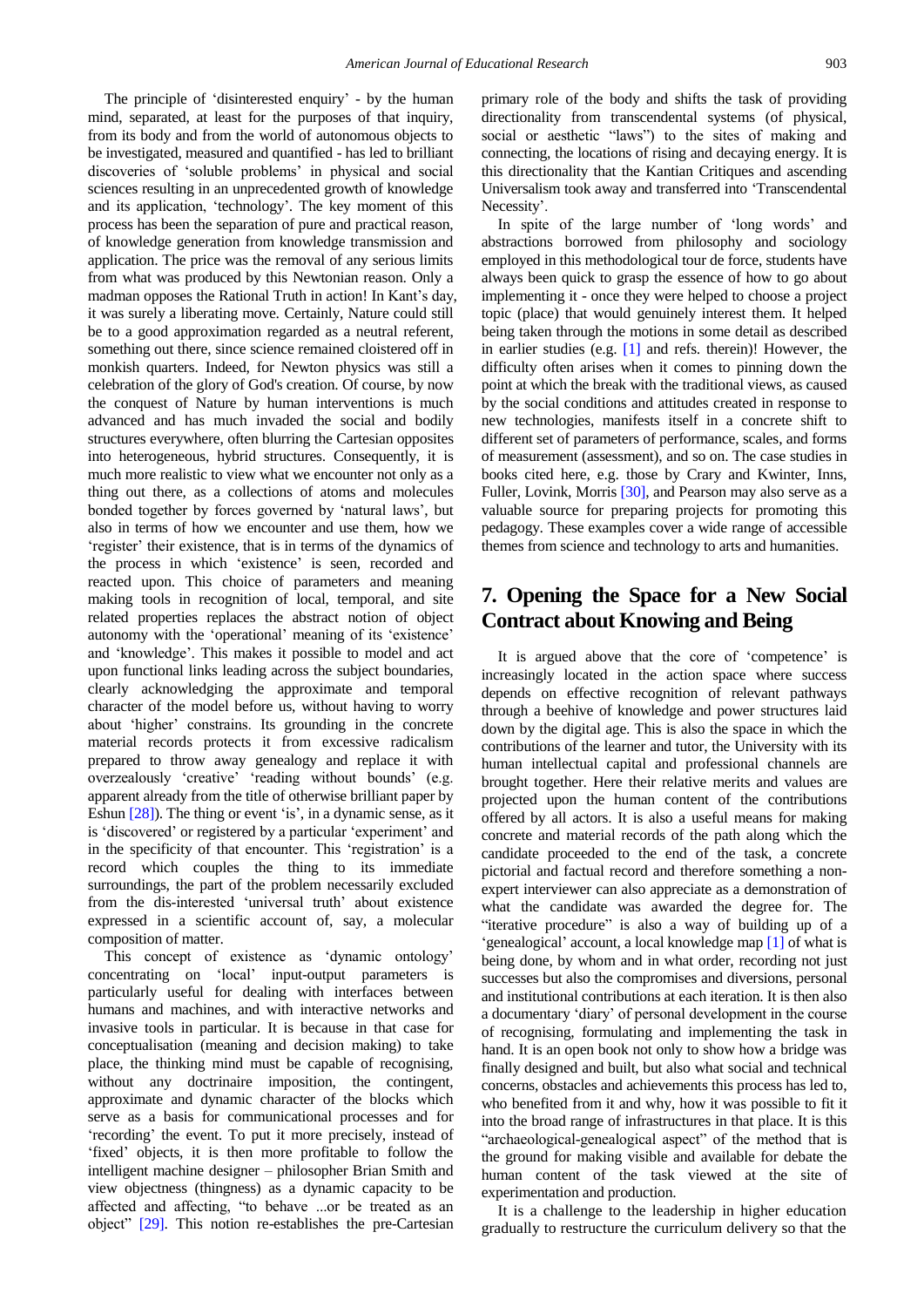shift towards this scenario can take place, and the terms of reference for teaching, learning, and examination changed as they had changed in most research and production structures. Indeed, the problem formulation and modeling in the complex space spanned by disparate knowledge and power systems has been much developed by researchers having to match in various contexts the human and machinic structures (e.g. Sornette's book [\[3\]](#page-6-12) contains a number of accessible - and well supported by explanations of key modeling principles - examples from topical problem domains). Instead of seeking pre-packaged 'solutions' and 'predictions' from 'long-range' grand models born out of the  $19<sup>th</sup>$  century optimism (ref.  $[30]$ contains a particularly instructive case demonstration of the methodological shift from grand system building to contemporary parameterization based on quantitative data), theirs is a systematic application of an empirically based response model, a process of iterations and re-enacting until the most likely picture comes out. For instance, to understand better a town"s infrastructure for food supply, it may be insightful to test its response to a crop failure in a distant region [\[31\].](#page-7-15) If one wants to appreciate the foot and mouth epidemic, one must get as much empirical data as possible and set up in an iterative procedure of reenacting what might have happened and why. The preparations of Barack Obama for the final debate in his first presidential bid consisted not only of the usual briefings and coaching but also of a full scale "preenacting' of the debate, not on a computer screen but in the real place and with real people, etc.! Indeed, the methods for dealing with complex physical and social systems for which there are no clean "solutions" have been widely used in the last decade or so, from historians and weather forecasters to car makers and stock market analysts. The IBM programs for "Deep Blue" that defeated the world chess champion Gary Kasparov worked in a very similar manner!

Textbooks about 'competence with responsibility' are long overdue. Whatever else they may become, they will be grounded in "response models". They will describe how best to initiate a set of parameters to start effectively the iteration which will ultimately determine the desired outcome in place of some pre-mediated fixed target. It will be as a procedure, as a tool for the dynamics of moving forward and a guarantee of certain limits on conducting it, not as a set of values and doctrines. What the realistic form of the task is, as well as what the final shape, aims, and value of the product - or a mark for a student work is, can only be known when the iteration converges, i.e. when the outcome of the next round is so close to that of the last that the difference lays within the margin of acceptable compromise.

#### **8. Conclusions**

Manuals for human-oriented competence development in the  $21<sup>st</sup>$  century have yet to be written. But whatever else they may become, the successful ones will not be in the form of another declaration of rights, of another document of definitions no matter how elaborate and detailed. At best they will be testable practices in the form of "response models". They will assure, much more realistically then any top-down doctrine based on speculative assumptions not amenable to proper empirical testing, the conditions for perpetual re-negotiations of the parameters needed to model the sub-space of interest and of the limits on conducting such procedures.

As for the 'end of history', the 'linear' history of liberation of humans from ignorance and superstition inaugurated by the Enlightenment thinkers like Kant and Hegel - right up to the (in)famous intervention of Fukuyama  $\left[32\right]$  – has ended only in the sense that human "goings and doings" have been gradually branched into many different levels and 'spaces' of being, each rising and decaying as their energy supply comes and goes. The one set of "measurements" – that of the Newton metric adopted by Kant – has ultimately led human endeavour well beyond its bounds and into novel "forms of existence", each with a different level of complexity, scales, and units of performance. It is vital not only for tomorrow"s profitability but also for the future wellbeing of humans at large that the decisions made by competent minds are guided by recognition of this new operational regime and its significance whether in law making or in designing an airport. Its course – the process of liberation of humans from enslavement by other human beings and by caprices of Nature, is as much alive as ever though it is cast into a chaotic, complex, multi-dimensional action space of today. The form and direction of any 'line' of 'history' or genealogy extracted from such a beehive is always a function of space and time peculiar to the 'level' of existence, of the place in which the encounter is being unravelled [\[30\].](#page-7-14)

#### **References**

- <span id="page-6-0"></span>[1] Jaros, M., "Leadership and Methodology Challenges in Higher Education: Developing Competence in the Digital Age", *Global Education Review* 2, 64-89, 2014.
- <span id="page-6-1"></span>[2] Luhmann, N., *Social Systems*, transl. Bednarz, J. Jr. and Baecker, D., Stanford University Press, Stanford, 1995.
- <span id="page-6-12"></span>[3] Sornette, D. (2003). *Why Stock Markets Crash*. Princeton University Press, Princeton, 2003.
- <span id="page-6-2"></span>[4] Thaler, R.H., Sunstein, C.R., *Nudge.* Yale University Press, Yale, 2008.
- <span id="page-6-3"></span>[5] Instructive and accessible examples, from low to high levels of sophistication, can be found in Kelly, K., *Out of Control*, Fourth Estate, London, 1994, Lovink, G., Ed. *Uncanny Networks*. Cambridge: MIT Press, Cambridge, 2004, Crary, J., Kwinter, S., Eds., *Incorporations*, MIT Zone, New York, 1992, Pearson, K.A., *Viroid Life,* Routledge, London, 1997, Raunig, G. *A Thousand Machines*, Semiotext(e) (Intervention Series 5), Los Angeles, 2010.
- <span id="page-6-4"></span>[6] Lyotard, J-F., *The Postmodern Condition*, trans. G.Bennington, G., Massumi, B., Manchester University Press, Manchester, 1986.
- <span id="page-6-5"></span>[7] Standish, P., "Heidegger and the Technology of Further Education", *J. Philos. of Education of Great Britain* 31, 439-460, 1997.
- <span id="page-6-6"></span>[8] Zizek, S., *First as Tragedy, Then as Farce,* Verso, London, 2009
- <span id="page-6-7"></span>[9] Mirowski, P., *Never Let a Serious Crisis Go To Waste,* Verso, London, 2013.
- <span id="page-6-8"></span>[10] Blömeke, S., Zlatkin-Troitchanskaia, O., & Fege, J., Eds., *Modeling and Measuring Competences in Higher Education,* Sensepublishers, Rotterdam, 2013.
- <span id="page-6-9"></span>[11] Shavelson, R.J., "An Approach to Testing & Modelling Competence", in Blömeke at. al., Eds., *Modeling and Measuring Competences in Higher Education,* Sensepublishers, Rotterdam, 2013, 29-44.
- <span id="page-6-10"></span>[12] Inns, T., Ed.,*Designing for the 21st century,* Glover, London, 2010.
- <span id="page-6-11"></span>[13] Castells, M., *The Rise of the Networked Society*, Blackwell, London, 2000.
- [14] Harvey, D., *The Enigma of Capital*, Profile Books, London, 2010.
- [15] Westra, R., *The Evil Axis of Finance*, Clarity Press Inc., Atlanta, 2010.